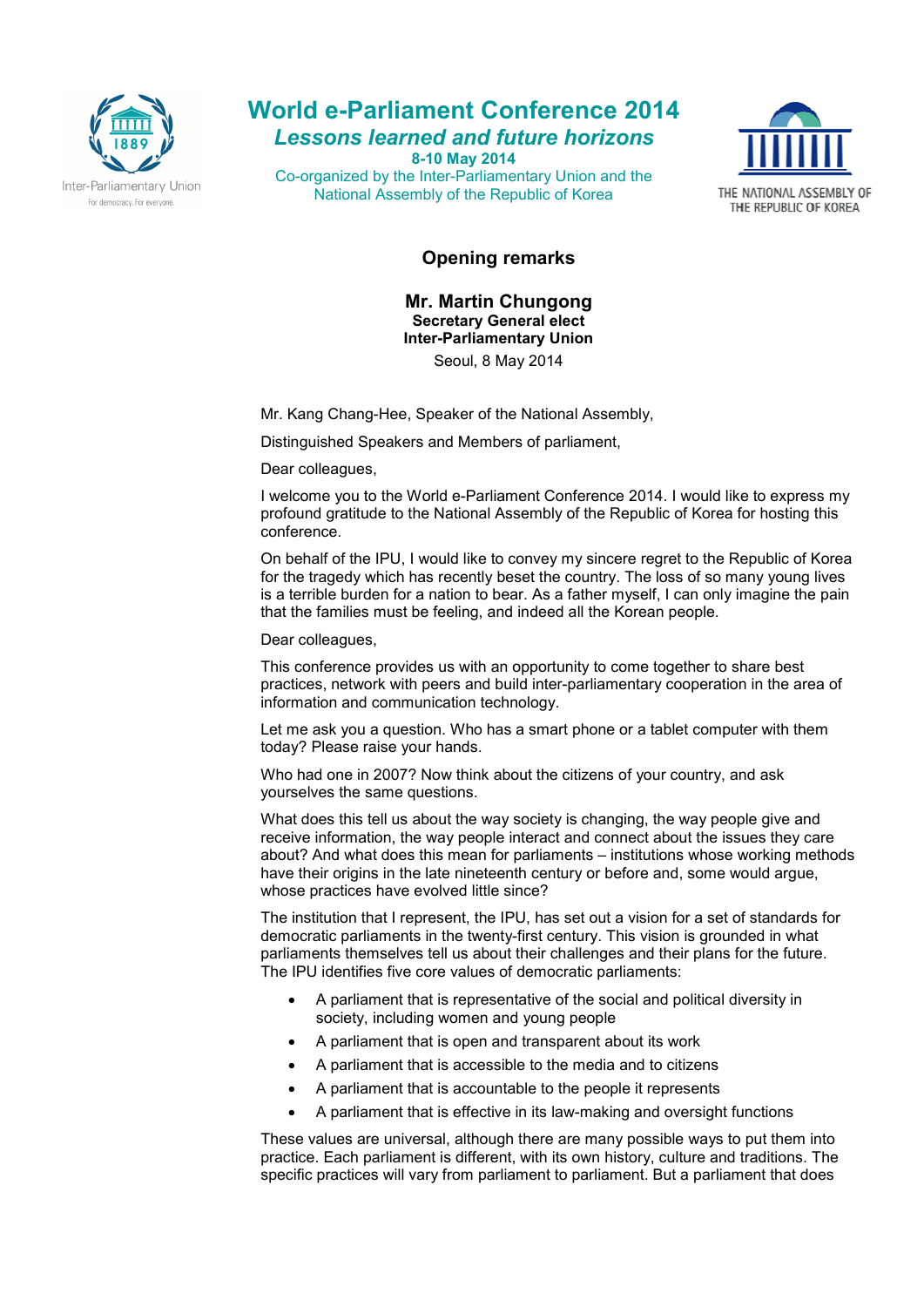not seek to epitomize these values runs the risk of not fulfilling the mandate that it has received from the people.

Public pressure on parliaments is great, and increasing. There is pressure to modernize the institution, not only in terms of the technology that it uses, but more fundamentally, in the way that parliament works. People want to be involved in the decisions that concern them. There is growing public desire to reduce the gap between parliament and citizens, to change the relationship between parliament and the executive, to rethink the role of political parties.

Parliaments are resilient, and they are responding to the pressures for change. There are examples of innovation in parliaments from every part of the world, and we will talk about some of these innovations this week. Many make use of technology, just as technology is becoming more pervasive in our societies. Some people argue that parliaments must transform themselves to become "e-parliaments".

For the IPU, an e-parliament is... a parliament. One that uses technology as a tool to become more representative, open and transparent, accessible, accountable and effective. I insist: technology is a means, not an end in itself. Technology can help to develop strong parliaments. It can provide new channels for parliaments to connect with citizens. But it will not fix processes that do not work. It is a complement, not a substitute, to the hard questions about what it takes to strengthen parliament as an institution.

Allow me to explain why I insist on the need for strong parliaments. At the United Nations, a discussion is underway about the sustainable development agenda that the world's leaders will come together to adopt in September 2015, when the Millennium Development Goals expire.

The IPU is arguing that democratic governance must be a central feature of that sustainable development agenda. Strong institutions are the cornerstone of democratic governance. The experience of the MDGs shows that it is not possible to achieve progress towards key goals such as poverty eradication, education for all and access to healthcare, if strong institutions do not exist to channel people's needs into the policy-making process and to hold governments to account for their results. In other words, democratic governance is essential for sustainable development, and should be a goal in its own right in the sustainable development agenda.

The discussion at the UN is continuing, with some States arguing strongly in support of the inclusion of democratic governance, while others are hesitant or opposed to the idea. I call on all parliamentarians here today to engage discussions in their parliament about the position of their government on this issue, and to push for the inclusion of democratic governance in the sustainable development agenda.

## Dear colleagues,

Think for a minute about how your parliament has changed in recent years, and about how your own relations with citizens have evolved. Every parliament – and I mean every single one, without exception – is being challenged to raise its game, and to adapt to the way people give and receive information.

We have seen new forms of political participation emerge, as people use social media to connect on issues across time and space.

We have seen revolutions take place, as people reject authoritarian forms of government, and demand greater transparency and participation. I welcome the presence at this conference of delegates from the parliaments of Egypt, Tunisia and Libya, who come here to learn from other parliaments about new ways to engage citizens.